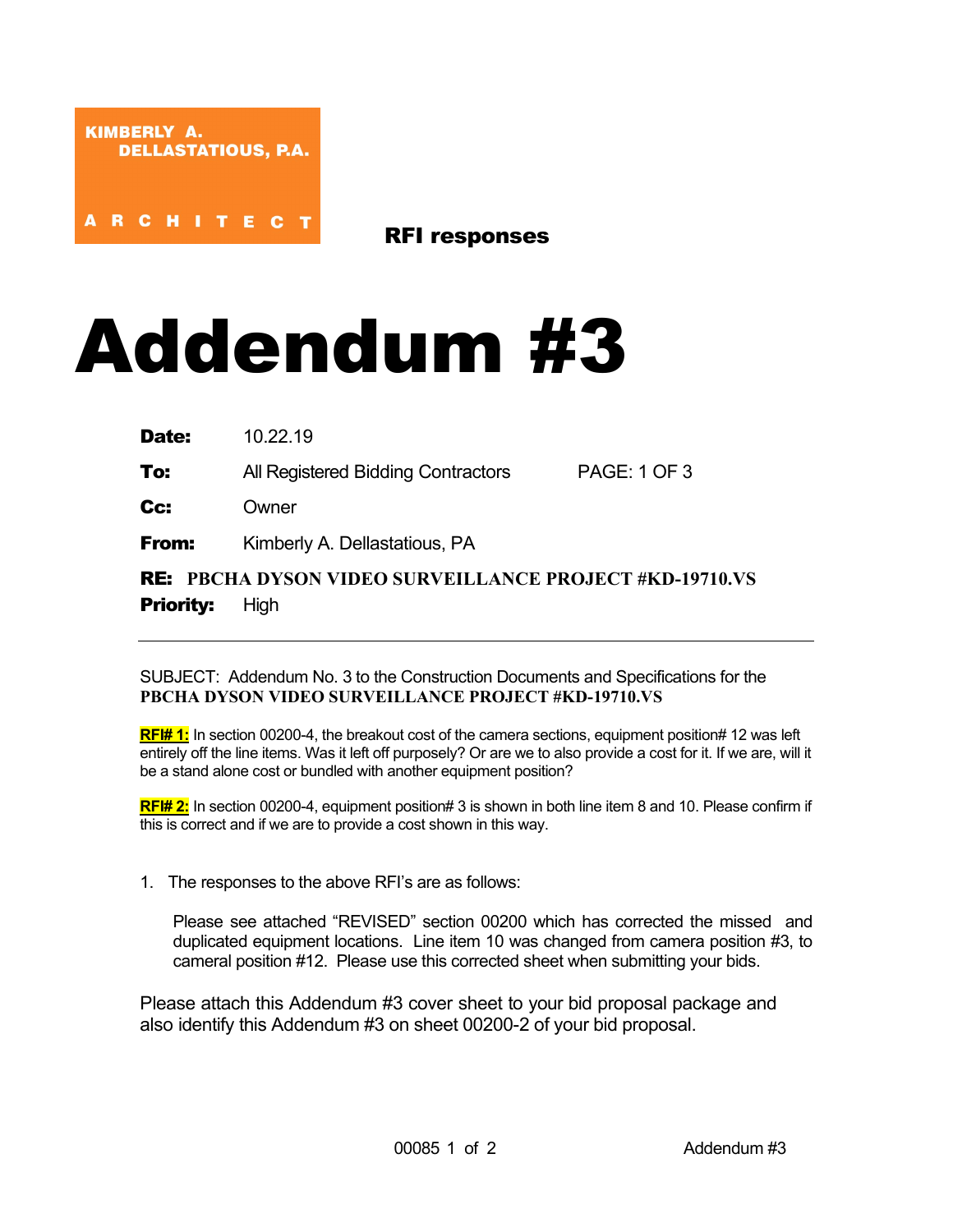## THANK YOU, KIMBERLY DELLASTATIOUS

Attachment: 00200-4 revised sheet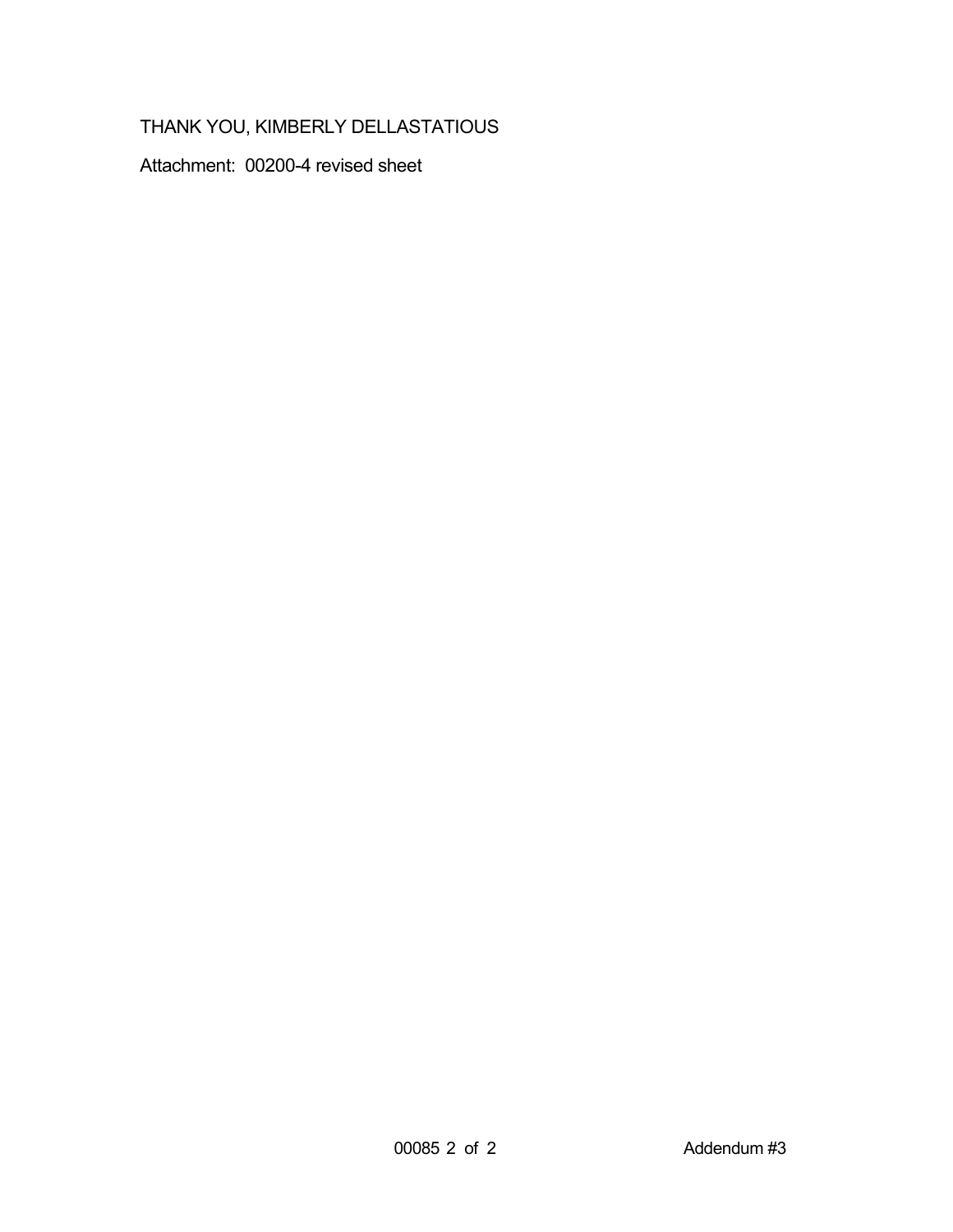|  |    | Α                                     | B                                                                                                                                                                                                                                                                                                | $\mathsf{C}$                    |
|--|----|---------------------------------------|--------------------------------------------------------------------------------------------------------------------------------------------------------------------------------------------------------------------------------------------------------------------------------------------------|---------------------------------|
|  | 1  |                                       | PBCHA DYSON CIRCLE APARTMENTS VIDEO SURVEILLANCE SYSTEM PROJECT - #KD-19710.VS                                                                                                                                                                                                                   |                                 |
|  | 2  |                                       |                                                                                                                                                                                                                                                                                                  |                                 |
|  | 3  |                                       | The Owner has the right to reject or deduct any portion or line item of any bid.                                                                                                                                                                                                                 |                                 |
|  | 4  |                                       |                                                                                                                                                                                                                                                                                                  |                                 |
|  | 5  | <b>Line Item</b>                      | <b>Description</b>                                                                                                                                                                                                                                                                               | <b>Total Extended Line Cost</b> |
|  |    |                                       |                                                                                                                                                                                                                                                                                                  |                                 |
|  | 6  | <b>Equipment</b><br><b>Position #</b> |                                                                                                                                                                                                                                                                                                  |                                 |
|  | 7  |                                       | Field Service Area #1 - #6<br>[Addendum #3 revised sheet 10.22.19]                                                                                                                                                                                                                               |                                 |
|  | 8  | #1,3,4,7                              | The Supply and Install of the FULL SCOPE of video<br>surveillance system for these pole positions as depicted in<br>the drawings and specification. This cost shall include all<br>taxes, freight, permit, GC, OH, Profit, and BOND costs. Base<br>Bid 1 Yr Warranty is included in this number. | \$<br>.00                       |
|  | 9  | #2                                    | The Supply and Install of the FULL SCOPE of video<br>surveillance system for these pole positions as depicted in<br>the drawings and specification. This cost shall include all<br>taxes, freight, permit, GC, OH, Profit, and BOND costs. Base<br>Bid 1 Yr Warranty is included in this number. | \$<br>.00                       |
|  | 10 | Addendum #3<br>#12                    | The Supply and Install of the FULL SCOPE of video<br>surveillance system for these pole positions as depicted in<br>the drawings and specification. This cost shall include all<br>taxes, freight, permit, GC, OH, Profit, and BOND costs. Base<br>Bid 1 Yr Warranty is included in this number. | \$<br>.00                       |
|  | 11 | #5,6,9,11                             | The Supply and Install of the FULL SCOPE of video<br>surveillance system for these pole positions as depicted in<br>the drawings and specification. This cost shall include all<br>taxes, freight, permit, GC, OH, Profit, and BOND costs. Base<br>Bid 1 Yr Warranty is included in this number. | \$<br>.00.                      |
|  | 12 | #8                                    | The Supply and Install of the FULL SCOPE of video<br>surveillance system for these pole positions as depicted in<br>the drawings and specification. This cost shall include all<br>taxes, freight, permit, GC, OH, Profit, and BOND costs. Base<br>Bid 1 Yr Warranty is included in this number. | \$<br>.00.                      |
|  | 13 | #10                                   | The Supply and Install of the FULL SCOPE of video<br>surveillance system for these pole positions as depicted in<br>the drawings and specification. This cost shall include all<br>taxes, freight, permit, GC, OH, Profit, and BOND costs. Base<br>Bid 1 Yr Warranty is included in this number. | \$.<br>.00.                     |